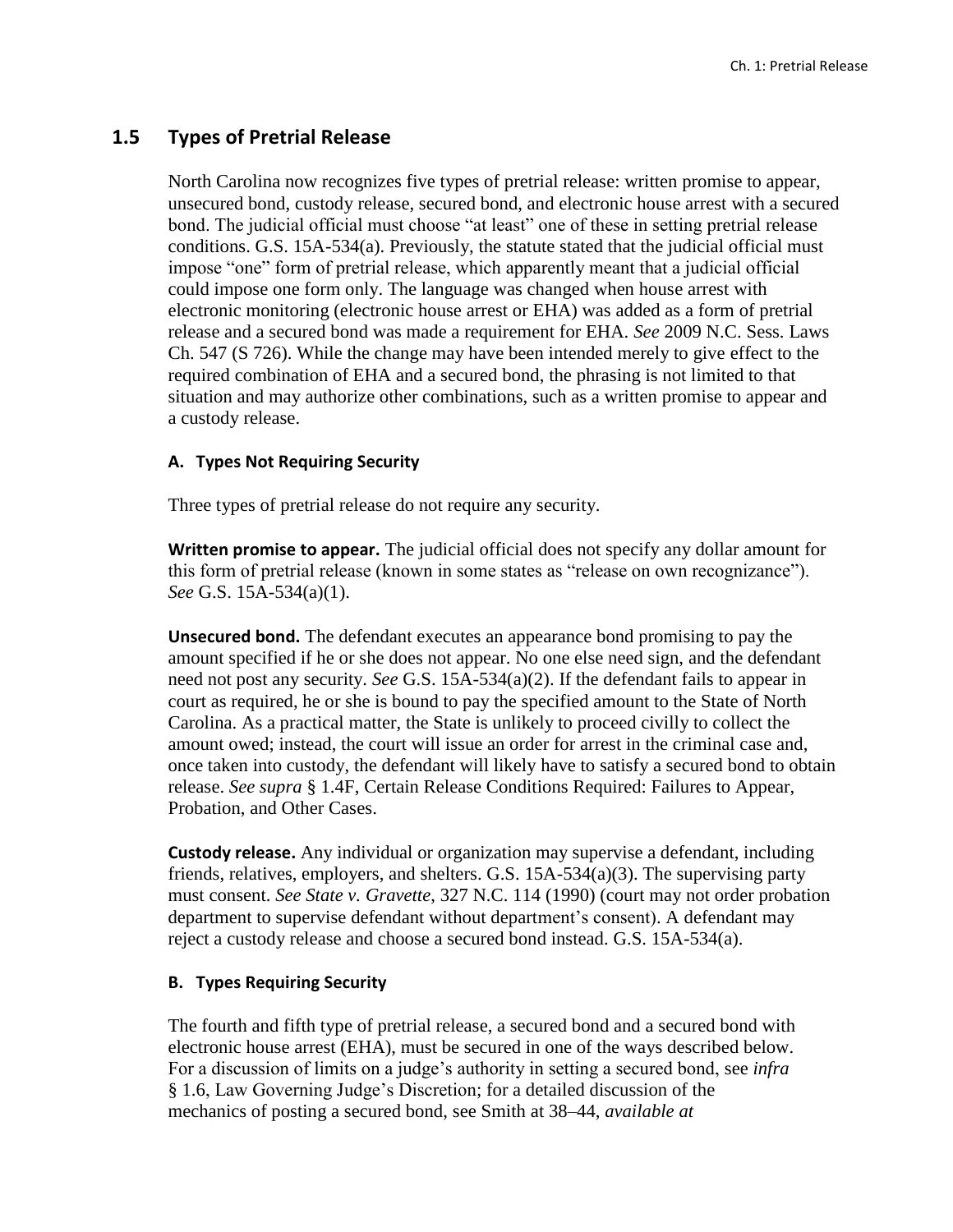### [http://sogpubs.unc.edu/electronicversions/pdfs/aojb0908.pdf.](http://sogpubs.unc.edu/electronicversions/pdfs/aojb0908.pdf)

**Cash.** A defendant may secure a bond by posting cash, or having someone else post cash, in the full amount of the bond. *See* G.S. 15A-534(a)(4); G.S. 58-75-1 (person may post cash or securities of State of North Carolina or United States to satisfy bond requirement). When the defendant deposits cash, no one other than the defendant need sign the bond.

The AOC form appearance bond (AOC-CR-201) requires the defendant to agree that cash posted by him or her may be used to satisfy the defendant's other obligations in the case, such as restitution or fines imposed if the defendant is convicted. (If a family member or someone else posts cash for a defendant, and he or she wants it returned at the end of the case and not applied to the defendant's obligations, the person may so indicate on the bond form; if the person does not so indicate, the cash will be treated as belonging to the defendant and applied to the defendant's obligations.) Requiring the defendant's agreement to such a condition is not specifically authorized by statute, but it may be difficult for a convicted defendant to challenge the use of a cash bond for this purpose. Counsel should be alert, however, to the practice of bond being set in the amount alleged to be owed by the defendant—for example, the amount of child support alleged to be due in a child support contempt case. Collection of a debt allegedly due is not a recognized purpose in setting bond. *See infra* § 1.6C, Secured Bond as Last Resort, and § 1.6D, Amount of Secured Bond; *see also* G.S. 15A-1364(b) (defendant may not be imprisoned for inability to comply with order to pay fine and costs).

Judicial officials sometimes require all-cash bonds. The propriety of this practice is discussed *infra* in § 1.6E, Type of Security.

**Mortgage.** The defendant may meet the requirements of a secured bond by executing a mortgage on real property. *See* G.S. 15A-534(a)(4); G.S. 58-74-5 (describing mortgage procedure). If the defendant is the sole owner of the real property, no one else need sign the bond.

**Commercial sureties.** A bond may be secured by a commercial or noncommercial surety. Commercial surety companies fall into two categories—"surety bondsmen" and "professional bondsmen." A surety bondsman is a licensed agent of an insurance company, who essentially pledges the assets of the insurance company as security (G.S. 58-71-1(11)); a professional bondsman is licensed to pledge his or her own assets (G.S. 58-71-1(8)). The differences between the two types of commercial sureties may be of little consequence for the defendant unless the court has specified an all-cash bond. *See infra* § 1.6E, Type of Security.

**Noncommercial sureties.** A private person who receives no consideration, such as a relative or friend, may act as surety. (An attorney may not act as a surety on a bail bond except for an immediate family member. *See* G.S. 15A-541.) Such a person, called an "accommodation" or "property" bondsman, promises to pay the amount of the bond in the event of breach. The person must provide evidence that he or she has sufficient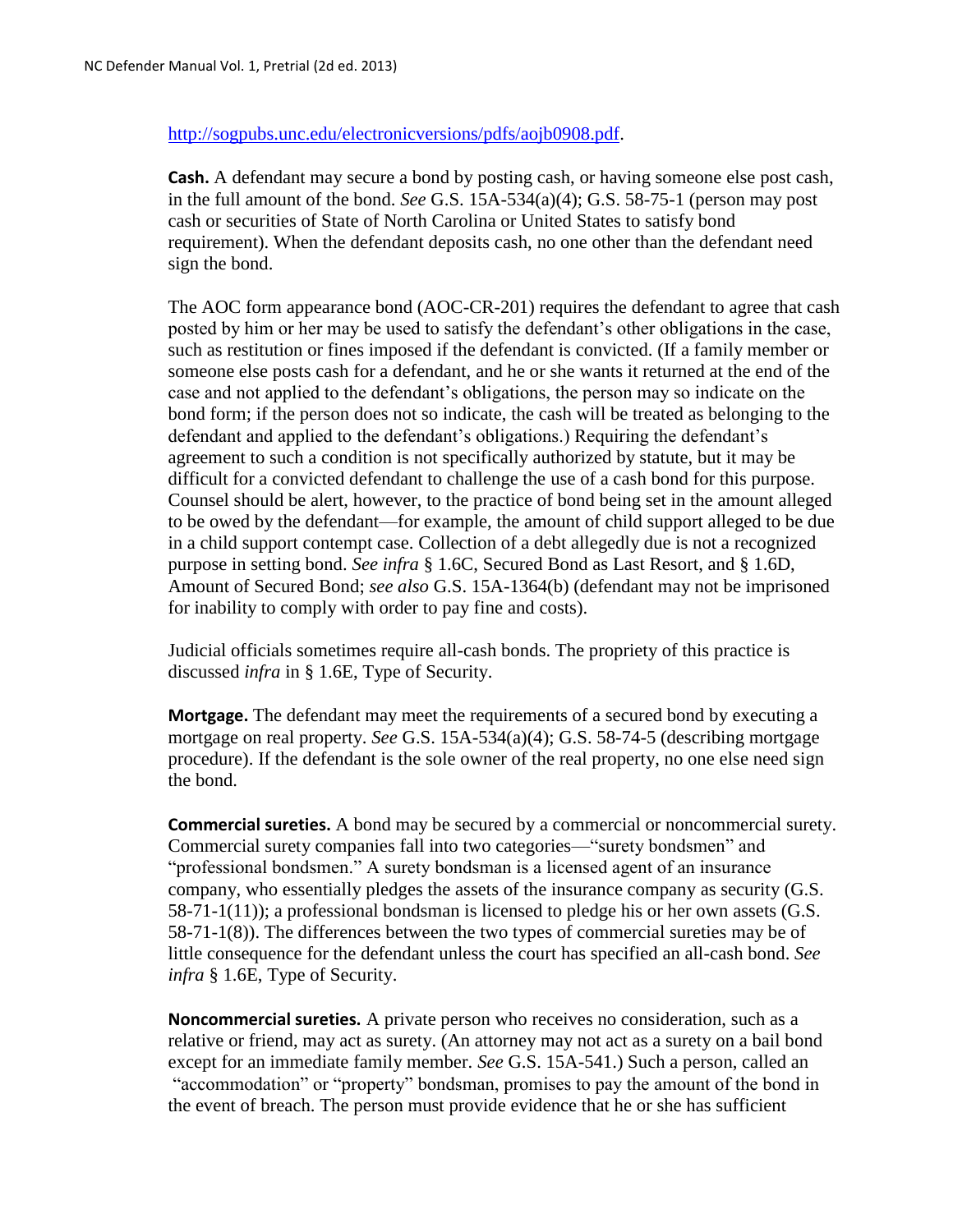property (real or personal) to satisfy the bond. *See* G.S. 58-71-1(1). Although the statute does not require the person to post any property as security, some counties may require the person to provide security (such as a deed of trust, certificate of deposit, etc.) for bonds over a certain amount. For large bonds, many counties will allow two or more people to split the bond—that is, divide the liability. For example, on a \$50,000 bond, two sureties (commercial or noncommercial) could agree to be liable for half of the bond.

**Automobile club bond.** For motor vehicle offenses other than impaired driving or a felony, a defendant may be able to use an automobile club card to secure a bond up to \$1500. *See* G.S. 58-69-50; G.S. 58-69-55.

### **C. Electronic House Arrest**

If a judicial official imposes electronic house arrest (EHA) as a form of pretrial release, he or she also must impose a secured bond. *See* G.S. 15A-534(a). A magistrate should not impose EHA as a condition of release if the program is not then able to accept the defendant—for example, it does not have equipment available to place the defendant on EHA. Such a pretrial release condition would amount to denial of pretrial release, which ordinarily is impermissible. *See supra* § 1.4, Exceptions to Eligibility for Pretrial Release. Not all counties have pretrial EHA programs. In those counties with programs, counsel may be able to seek a bond reduction and get the defendant released on the condition that he or she be placed on EHA.

Can a defendant be required to reimburse the administering agency for the cost of EHA? Effective July 1, 2011, G.S. 7A-313.1 allows a county that provides the personnel, equipment, and other costs of electronic monitoring to collect a fee from the defendant as provided in that section. The fee is the lesser of the amount of the jail fee allowed by G.S. 7A-313 (\$10 for each 24 hours of confinement if the defendant is convicted) or the actual cost of providing the electronic monitoring. A county may not collect a fee from a defendant who is determined to be indigent and entitled to court-appointed counsel. An indigent defendant placed on pretrial EHA may still be responsible for a one-time fee of \$15 on conviction. *See* G.S. 7A-304(a)(5).

## **D. Pretrial Services Programs**

Because of their interest in reducing jail overcrowding, pretrial services programs may be a useful ally in obtaining pretrial release for a defendant. A number of North Carolina counties have pretrial services programs. Not all provide the same services, however. For example, some programs primarily gather information through interviews and record checks of defendants; others may arrange for pretrial release for defendants even before first appearance and then supervise them after release; and others become closely involved with defendants, obtaining substance abuse treatment for them and coordinating educational and employment activities.

Programs that supervise defendants can be thought of as an additional type of pretrial release. *See* G.S. 15A-535(b) (judge may release defendant to supervision of pretrial